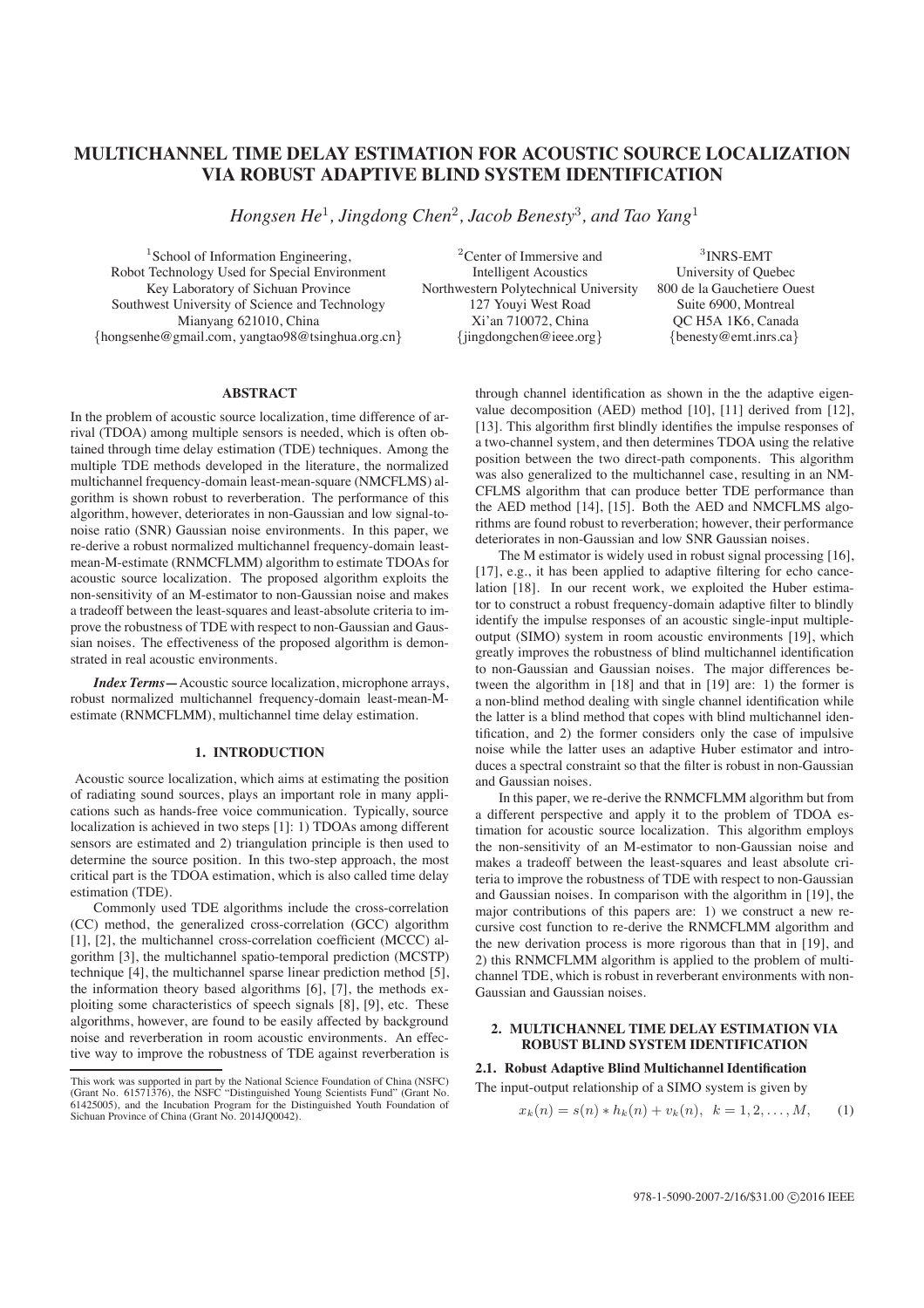where  $s(n)$  is the source signal, \* denotes linear convolution,  $h_k(n)$ is a finite-impulse-response (FIR) filter, which denotes the channel impulse response between the sound source and the kth microphone,  $v_k(n)$  is the additive noise at the kth microphone, and M is the number of microphones. If we neglect the noise term in (1), the following relation can be obtained

$$
x_i(n) * h_j(n) = s(n) * h_i(n) * h_j(n)
$$
  
=  $x_j(n) * h_i(n), i, j = 1, 2, ..., M, i \neq j.$  (2)

This relation can be written in a matrix-vector form as

$$
\mathbf{x}_i^T(n)\mathbf{h}_j - \mathbf{x}_j^T(n)\mathbf{h}_i = 0,
$$
\n(3)

where

$$
\mathbf{x}_{i}(n) = [x_{i}(n) \ \ x_{i}(n-1) \ \cdots \ x_{i}(n-L+1)]^{T}
$$
 (4)

is the observation signal vector of channel  $i$  with length of  $L$ ,

$$
\mathbf{h}_{i} = [h_{i,0} \ \ h_{i,1} \ \cdots \ h_{i,L-1}]^{T} \tag{5}
$$

is the impulse response vector of channel  $i$  with length of  $L$ , and  $(\cdot)^T$  stands for the transpose of a vector or a matrix.

When noise is present and/or the estimate of the impulse responses deviates from their true values, the right-hand side of (3) is no longer zero and an *a priori* error signal between the ith and jth channels is produced as

$$
e_{ij}(n) = \mathbf{x}_i^T(n)\widehat{\mathbf{h}}_j(n) - \mathbf{x}_j^T(n)\widehat{\mathbf{h}}_i(n),
$$
 (6)

where  $\hat{\mathbf{h}}_i(n)$  is an estimate of  $\mathbf{h}_i$  at time n. This error signal can then be used to define a cost function that can be minimized to find an optimal estimate of the impulse responses. In an earlier work, we proposed an RNMCFLMM algorithm to blindly estimate the multichannel impulse responses. Some derivations in RNMCFLMM, however, are empirical, which were not rigorously deduced.

This paper uses an M-estimator [16], which is a generalization of maximum likelihood-type estimators, to define a recursive cost function, based on which we re-derive the RNMCFLMM algorithm to blindly identify the SIMO system so that the update equations are directly deduced. The cost function is then defined as

$$
\mathcal{J}(m) = (1 - \lambda) \sum_{r=0}^{m} \lambda^{m-r} \mathcal{J}_{\rho}(r), \tag{7}
$$

where m is the block-time index,  $0 < \lambda < 1$  is a forgetting factor,

$$
\mathcal{J}_{\rho}(r) = \sum_{i=1}^{M-1} \sum_{j=i+1}^{M} \sum_{n=rL}^{rL+L-1} \rho \left[ e_{ij}(n) \right],\tag{8}
$$

 $\rho(\cdot)$  is an M-estimator. In this paper, we use the Huber estimator [16], [19] as the M-estimator, and then the corresponding estimate function between the  $i$ th and  $j$ th channels is written as

$$
\rho[e_{ij}(n)] = \begin{cases}\n e_{ij}^2(n)/2, & |e_{ij}(n)| < \xi_{ij} \\
 \xi_{ij} \left[ |e_{ij}(n)| - \xi_{ij}/2 \right], & |e_{ij}(n)| \ge \xi_{ij}\n\end{cases}, \quad (9)
$$

where  $\xi_{ij}$  is an adaptive threshold parameter between channels i and j (see e.g., [19]). If  $|e_{ij}(n)| \leq \xi_{ij}$ , the cost function employs the least-squared error (LSE) criterion. However, if  $|e_{ij}(n)| \geq \xi_{ij}$ , the cost function employs the least-absolute error (LAE) criterion to deemphasize the effect of outliers, thereby ensuring that the corresponding adaptive filter is robust not only to Gaussian noise but to non-Gaussian noise due to its compromise between the LSE and LAE criteria.

In this work, we use the iterative Newton method [18] to derive the adaptive algorithm that minimizes the cost function  $\mathcal{J}(m)$ . Then, we have the following recursive solution to the optimization problem:

$$
\begin{aligned}\n\widehat{\mathbf{h}}_k(m+1) &= \widehat{\mathbf{h}}_k(m) - 2\mu(1-\lambda)\mathcal{S}_k^{-1}(m)\nabla \mathcal{J}_\rho(m), \\
k &= 1, 2, \dots, M,\n\end{aligned} \tag{10}
$$
\n
$$
\mathcal{S}_k(m) = \lambda \mathcal{S}_k(m-1) + (1-\lambda)\nabla \nabla^H \mathcal{J}_\rho(m),\n\tag{11}
$$

where  $\hat{\mathbf{h}}_k(m) = \mathbf{F}_{L \times L} \hat{\mathbf{h}}_k(m)$  with the Fourier matrix  $\mathbf{F}_{L \times L}$  of size  $L \times L$ ,  $\mu$  is a step size,  $\nabla \mathcal{J}_{\rho}(m)$  is the gradient of  $\mathcal{J}_{\rho}(m)$  with respect to  $\hat{h}^*_{k}(m)$ , the superscript (·)<sup>\*</sup> denotes the conjugate operator,  $\nabla \nabla^H \mathcal{J}_{\rho}(m)$  is the corresponding Hessian matrix, and  $(\cdot)^H$  denotes the conjugate transpose of a vector or matrix. Note that the goal of the calculation in the Fourier domain is to reduce the computational complexity by using the fast Fourier transform (FFT).

To calculate  $\nabla \mathcal{J}_{\rho}(m)$  and  $\nabla \nabla^{H} \mathcal{J}_{\rho}(m)$ , let us take a block (of L samples) of the signal  $e_{ij}(n)$  given in (6) as follows:

$$
\mathbf{e}_{ij}(m) = \mathbf{W}_{L \times 2L}^{01} \mathbf{F}_{2L \times 2L}^{-1} \times \left[ \mathbf{\mathcal{D}}_{x_i}(m) \mathbf{\mathcal{G}}_{2L \times L}^{10} \hat{\mathbf{h}}_j(m) - \mathbf{\mathcal{D}}_{x_j}(m) \mathbf{\mathcal{G}}_{2L \times L}^{10} \hat{\mathbf{h}}_i(m) \right],
$$
\n(12)

where

$$
\mathbf{e}_{ij}(m) = [e_{ij}(mL) \ \ e_{ij}(mL+1) \ \cdots \ e_{ij}(mL+L-1)]^T,
$$
\n(13)

$$
\mathbf{W}_{L \times 2L}^{01} = \begin{bmatrix} \mathbf{0}_{L \times L} & \mathbf{I}_{L \times L} \end{bmatrix},\tag{14}
$$

$$
\mathbf{\mathcal{D}}_{x_i}(m) = \text{diag}\{\mathbf{F}_{2L \times 2L}\mathbf{x}_{i,2L}(m)\},\tag{15}
$$

 $\mathbf{x}_{i,2L}(m)=[x_i(mL-L) \ x_i(mL-L+1)]$ 

$$
\cdots x_i (mL + L - 1)]^T, \quad (16)
$$

$$
\mathcal{G}^{10}_{2L \times L} = \mathbf{F}_{2L \times 2L} \mathbf{W}^{10}_{2L \times L} \mathbf{F}^{-1}_{L \times L},
$$
\n(17)

$$
\mathbf{W}_{2L \times L}^{10} = \left[ \begin{array}{cc} \mathbf{I}_{L \times L} & \mathbf{0}_{L \times L} \end{array} \right]^T, \tag{18}
$$

 $\mathbf{0}_{L\times L}$  is the null matrix of size  $L \times L$ ,  $\mathbf{I}_{L\times L}$  is the identity matrix of size  $L \times L$ , diag( $\cdot$ ) denotes a diagonal matrix with indicated vector along the diagonal.

Having carried out some simple derivations, we can achieve the gradient of  $\mathcal{J}_{\rho}(m)$  with respect to  $\widehat{\mathbf{h}}_k^*(m)$  as follows:

$$
\nabla \mathcal{J}_{\rho}(m) = 2 \frac{\partial \mathcal{J}_{\rho}(m)}{\partial \hat{\mathbf{h}}_{k}^{*}(m)}
$$
  
\n
$$
= 2 \sum_{i=1}^{M-1} \sum_{j=i+1}^{M} \sum_{n=mL}^{mL+L-1} \frac{\partial \rho[e_{ij}(n)]}{\partial \hat{\mathbf{h}}_{k}^{*}(m)}
$$
  
\n
$$
= \frac{2}{L} \sum_{i=1}^{M} \mathcal{G}_{L \times 2L}^{10} \mathcal{D}_{x_{i}}^{*}(m) \mathbf{F}_{2L \times 2L} \mathbf{W}_{2L \times L}^{01} \varphi[e_{ik}(m)], \quad (19)
$$

where

$$
\mathcal{G}_{L \times 2L}^{10} = \frac{1}{2} (\mathcal{G}_{2L \times L}^{10})^H,
$$
 (20)

$$
\mathbf{W}_{2L \times L}^{01} = (\mathbf{W}_{L \times 2L}^{01})^T, \tag{21}
$$
\n
$$
\begin{bmatrix}\n\mathbf{\sigma}'[e_{ik}(mL)] & \mathbf{1}\n\end{bmatrix}
$$

$$
\varphi[\mathbf{e}_{ik}(m)] = \begin{bmatrix} \rho'[e_{ik}(mL)] \\ \rho'[e_{ik}(mL+1)] \\ \vdots \\ \rho'[e_{ik}(mL+L-1)] \end{bmatrix}, \qquad (22)
$$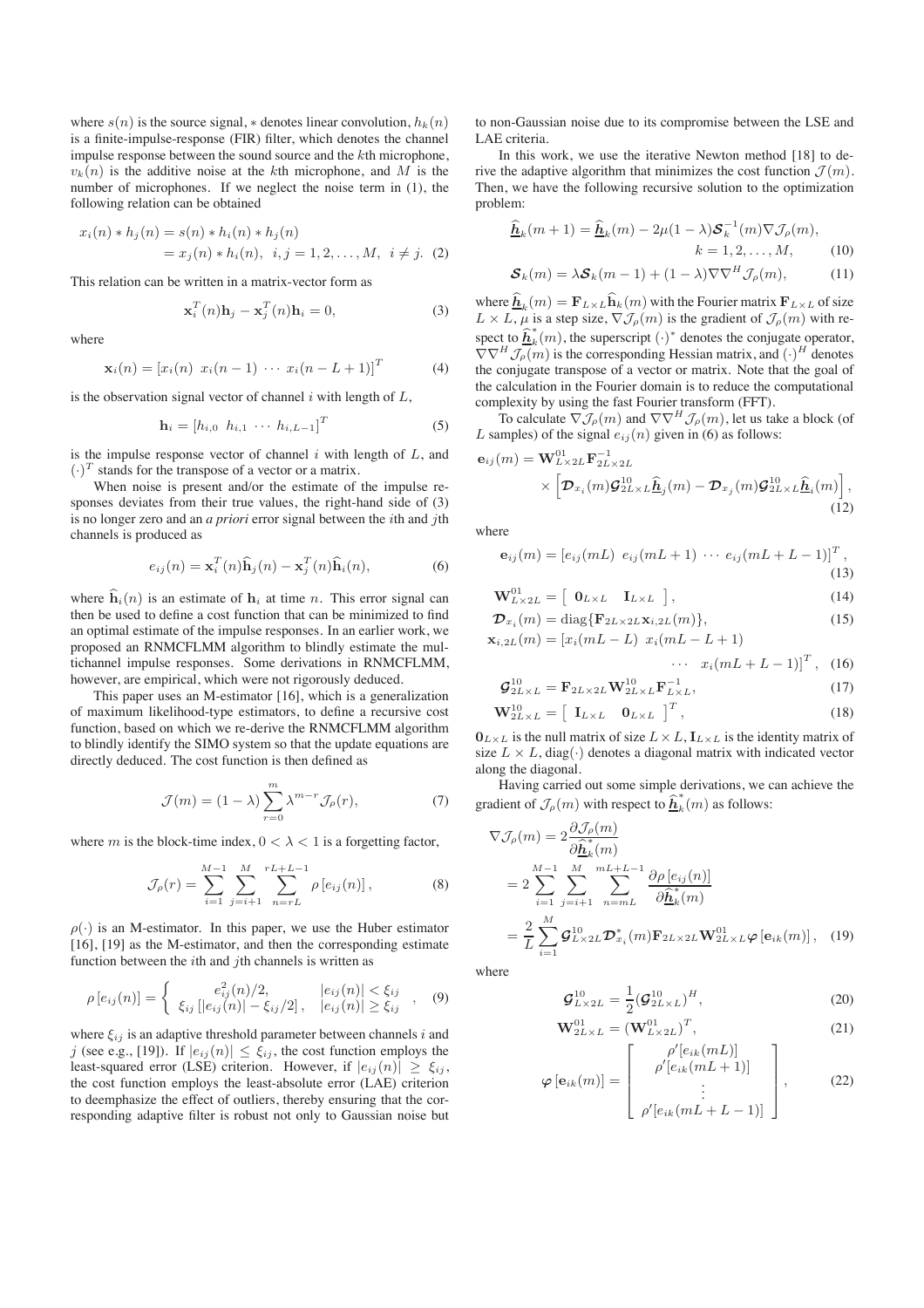and  $\rho'(\cdot)$  is the first-order derivative of  $\rho(\cdot)$ . The Hessian matrix is then

$$
\nabla \nabla^{H} \mathcal{J}_{\rho}(m) = 2 \frac{\partial}{\partial \hat{\mathbf{h}}_{k}^{*}(m)} \left[ \nabla \mathcal{J}_{\rho}(m) \right]^{H}
$$
  
\n
$$
= \frac{2}{L} \frac{\partial}{\partial \hat{\mathbf{h}}_{k}^{*}(m)} \sum_{i=1}^{M} \varphi^{H} \left[ \mathbf{e}_{ik}(m) \right] \mathbf{W}_{L \times 2L}^{01} \mathbf{F}_{2L \times 2L}^{H} \mathbf{\mathcal{D}}_{x_{i}}(m) \mathbf{\mathcal{G}}_{2L \times L}^{10}
$$
  
\n
$$
= \frac{2}{L} \mathbf{\mathcal{G}}_{L \times 2L}^{10} \mathbf{\mathcal{P}}_{k}(m) \mathbf{\mathcal{G}}_{2L \times L}^{10},
$$
\n(23)

where

$$
\mathcal{P}_k(m) = 2 \sum_{i=1, i \neq k}^{M} \mathcal{D}_{x_i}^*(m) \mathbf{F}_{2L \times 2L}^{-H} \mathbf{W}_{2L \times L}^{01} \mathbf{T}_{ik}(m)
$$
  
 
$$
\times \mathbf{W}_{L \times 2L}^{01} \mathbf{F}_{2L \times 2L}^{H} \mathcal{D}_{x_i}(m), \qquad (24)
$$
  
\n
$$
\mathbf{T}_{ik}(m) = \text{diag} \left\{ \rho'' \left[ e_{ik}(mL) \right], \cdots, \rho'' \left[ e_{ik}(mL + L - 1) \right] \right\}, \qquad (25)
$$

and  $\rho''(\cdot)$  is the second-order derivative of  $\rho(\cdot)$ .

From  $(11)$ , we can obtain

$$
\mathcal{S}_k(m) = \lambda \mathcal{S}_k(m-1) + (1-\lambda) \nabla \nabla^H \mathcal{J}_\rho(m)
$$
  
\n
$$
= \lambda (1-\lambda) \sum_{i=0}^{m-1} \lambda^{m-1-i} \nabla \nabla^H \mathcal{J}_\rho(i)
$$
  
\n
$$
+ (1-\lambda) \nabla \nabla^H \mathcal{J}_\rho(m)
$$
  
\n
$$
= (1-\lambda) \sum_{i=0}^m \lambda^{m-i} \nabla \nabla^H \mathcal{J}_\rho(i).
$$
 (26)

Substituting (23) into (26) produces

$$
\mathcal{S}_k(m) = (1 - \lambda) \sum_{i=0}^m \lambda^{m-i} \frac{2}{L} \mathcal{G}_{L \times 2L}^{10} \mathcal{P}_k(i) \mathcal{G}_{2L \times L}^{10}
$$

$$
= \frac{2}{L} \mathcal{G}_{L \times 2L}^{10} \mathcal{Q}_k(m) \mathcal{G}_{2L \times L}^{10}, \qquad (27)
$$

where

$$
\mathcal{Q}_k(m) = (1 - \lambda) \sum_{i=0}^{m} \lambda^{m-i} \mathcal{P}_k(i)
$$
  
=  $\lambda \mathcal{Q}_k(m-1) + (1 - \lambda) \mathcal{P}_k(m).$  (28)

When  $L$  is large, substituting (19) and (27) into (10), pre-multiplying both sides by  $\mathcal{G}_{2L\times L}^{10}$ , and with some simple manipulations, we can deduce the RNMCFLMM algorithm as follows:

$$
\begin{aligned} \hat{\underline{\mathbf{h}}}_{k}^{10}(m+1) &= \hat{\underline{\mathbf{h}}}_{k}^{10}(m) - \mu_{\rm f} \mathcal{Q}_{k}^{-1}(m) \sum_{i=1}^{M} \mathcal{D}_{x_{i}}^{*}(m) \underline{\varphi}^{01} \left[ \mathbf{e}_{ik}(m) \right], \\ k &= 1, 2, \dots, M, \end{aligned} \tag{29}
$$

where  $\mu_f$  is a new step size, and

$$
\hat{\underline{\mathbf{h}}}_k^{10}(m) = \underline{\mathbf{G}}_{2L \times L}^{10} \hat{\underline{\mathbf{h}}}_k(m), \tag{30}
$$

$$
\underline{\boldsymbol{\varphi}}^{01}\left[\mathbf{e}_{ik}(m)\right] = \mathbf{F}_{2L\times2L}\mathbf{W}_{2L\times L}^{01}\boldsymbol{\varphi}\left[\mathbf{e}_{ik}(m)\right].\tag{31}
$$

It can be seen from (29) that the update equations have high computational complexity due to the need of computing the inverse of matrix  $\mathcal{Q}_k(m)$  in (28). When L is large, we can formulate a computationally efficient RNMCFLMM algorithm. To this end, let us approximate  $\mathbf{T}_{ik}(m)$  in (25) using

$$
\mathbf{T}_{ik}(m) = \rho'' \left[ e_{ik}(m) \right]_{\text{max}} \mathbf{I}_{L \times L}, \tag{32}
$$

where

$$
\rho''\left[e_{ik}(m)\right]_{\max} = \max_{0 \le l \le L-1} \left\{ \rho''\left[e_{ik}(mL+l)\right] \right\}.
$$
 (33)

So, (24) can be simplified as

$$
\mathcal{P}_k(m) = \sum_{i=1, i \neq k}^{M} \rho'' \left[ e_{ik}(m) \right]_{\text{max}} \mathcal{D}_{x_i}^*(m) \mathcal{D}_{x_i}(m). \tag{34}
$$

It can be seen from (34) that  $P_k(m)$  is simplified to a diagonal matrix, which largely reduces the computational load. It can also be seen from (28) and (34) that the recursive power spectrum matrix is directly deduced from the cost function rather than an empirical formulation [14], [19].

When there are large bursts present in the microphone signals, the normalization by  $\mathcal{P}_k(m)$  in (34) greatly diminishes the gradient by exploiting the maximum element in  $\{\rho''\left[e_{ik}(mL+l)\right]\}$ , which smoothes out the fluctuation due to large bursts of the microphone signals. Furthermore, unlike the NMCFLMS-type algorithms that are based on the use of  $e_{ik}(m)$ , the RNMCFLMM algorithm uses  $\varphi$  [ $e_{ik}(m)$ ], which can limit the adverse effect of large bursts on the update equations when the error signal becomes very large.

To make the proposed algorithm immune to Gaussian noise, we also introduce a similar spectral constraint as in [20] into the proposed algorithm. So, the update equations of the final RNMCFLMM algorithm are as follows:

$$
\begin{split} \n\hat{\underline{\mathbf{h}}}_{k}^{10}(m+1) &= \hat{\underline{\mathbf{h}}}_{k}^{10}(m) - \mu_{\mathrm{f}} \nabla \mathcal{J}_{\mathrm{NFM},k}^{01}(m) \\ \n&+ \mu_{\mathrm{f}} \beta(m) \nabla \mathcal{J}_{\mathrm{SC},k}^{10}(m), \ \ k = 1, 2, \dots, M, \ \ (35) \n\end{split}
$$

where

$$
\nabla \mathcal{J}_{NFM,k}^{01}(m) = \mathcal{Q}_k^{-1}(m) \sum_{i=1}^M \mathcal{D}_{x_i}^*(m) \underline{\varphi}^{01} \left[ \mathbf{e}_{ik}(m) \right], \qquad (36)
$$

$$
\nabla \mathcal{J}^{10}_{\mathrm{SC},k}(m) = 2 \hat{\underline{\mathbf{h}}}^{10}_k(m) \oslash \left( \mathbf{1}_{2L \times 1} + \left| \hat{\underline{\mathbf{h}}}^{10}_k(m) \right|^2 \right), \quad (37)
$$

 $\oslash$  denotes element-by-element division of two vectors,  $\beta(m)$  is the Lagrange multiplier similar to that in the robust NMCFLMS (RNM-CFLMS) algorithm [20],  $\mathbf{1}_{2L\times1}$ , a vector of length  $2L$  with all the elements being 1,

#### **2.2. Multichannel Time Delay Estimation for Acoustic Source Localization**

As mentioned previously, we need to estimate the TDOAs between the multiple microphones to locate an acoustic source. Since we obtain the impulse responses via blind system identification, we can determine the time delays by comparing the time differences of the direct-path components between different channels. The TDOA estimate between any two different channels can then be obtained as

$$
\widehat{\tau}_{ij} = \arg \max_{l} |\widehat{h}_{j,l}| - \arg \max_{l} |\widehat{h}_{i,l}|. \tag{38}
$$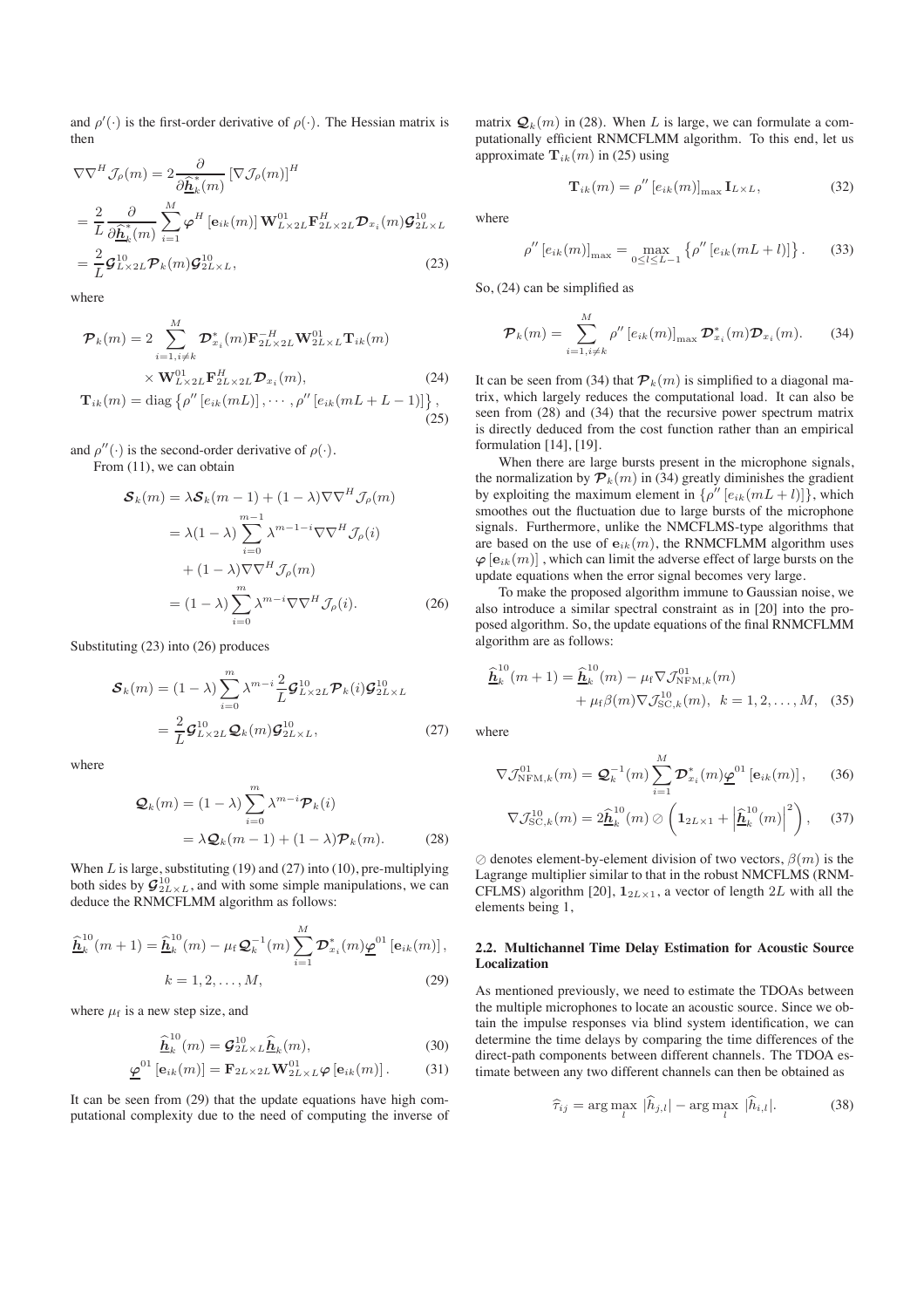## **3. EXPERIMENTS**

## **3.1. Experimental Setup**

The measurements used in this paper were made in the Varechoic chamber at Bell Labs [21]. The dimension of the chamber is 6.7  $m \times 6.1$  m $\times 2.9$  m. For convenience, positions in the room are designated by  $(x, y, z)$  coordinates with reference to the northwest corner of the chamber floor. An equispaced linear array which consists of three omnidirectional microphones is employed in the measurement. The three microphones of the array are situated at (2.437, 0.500, 1.400), (3.137, 0.500, 1.400), and (3.837, 0.500, 1.400), respectively. A sound source is placed at (0.337, 3.938, 1.600). The transfer functions of the acoustic channels between the source and microphones were measured at a 48 kHz sampling rate when 89% panels on the walls were open (the corresponding reverberation time is 280 ms). Then the obtained channel impulse responses are downsampled to a 16 kHz sampling rate and truncated to 1024 samples. The measured impulse responses will be treated as the true impulse responses in the blind multichannel identification experiments.

The sound source signal is sampled at 16 kHz, the former half of which is recorded from a male English speaker, while the latter half is recorded from a female English speaker. The multichannel system outputs are computed by convolving the source signal with the corresponding measured channel impulse responses and adding noise to the results at a given SNR. The noise used in this paper is modeled by the symmetric  $\alpha$ -stable (S $\alpha$ S) distribution [22], [23], where  $0 < \alpha < 2.0$  corresponds to non-Gaussian noise and  $\alpha = 2.0$  corresponds to Gaussian noise. In the experiments, all the parameters setting is the same as those in [19].

In the experiments, an estimate is yielded every frame with a frame size of 64 ms. Two performance metrics, namely the probability of anomalous estimates and the root mean-squared error (RMSE) of nonanomalous estimates [3], [4], are used to evaluate the performance of the proposed algorithm. The total number of frames is 768. The true time delays from the sound source to the three microphone pairs are respectively  $\tau_{12} = 19$  samples,  $\tau_{13} = 42$  samples, and  $\tau_{23} = 23$  samples.

## **3.2. Results**

The TDE results of the proposed RNMCFLMM algorithm are presented in Table 1. For comparison, the results of the phase transform (PHAT) [1], NMCFLMS [15], and RNMCFLMS [20] algorithms are also presented. As can be seen, the NMCFLMS algorithm outperforms the PHAT algorithm in non-Gaussian and Gaussian noises due to the ability of the former to identify the direct path in reverberant and noisy environments. The RNMCFLMS algorithm is more robust to Gaussian noise than the PHAT and NMCFLMS algorithms since a spectral energy constraint is imposed. Among the four studied algorithms, the proposed RNMCFLMM algorithm obtains the best performance in non-Gaussian and Gaussian noise environments. This is mainly due to the use of an M-estimator and the alternate employment of the LAE and LSE criteria in the M-estimator [19].

#### **4. CONCLUSIONS**

In this paper, we developed a robust multichannel TDE algorithm. This algorithm uses an M-estimator to construct a recursive cost function of the multichannel frequency-domain blind identification algorithm and exploits the property of the M-estimator to deal with outliers in the microphones' signals, thereby ensuring the robustness

| <b>Table 1.</b> The probability of anomalous time delay estimates and |  |  |  |  |  |
|-----------------------------------------------------------------------|--|--|--|--|--|
| RMSE of nonanomalous time delay estimates of the four investi-        |  |  |  |  |  |
| gated TDE algorithms under different levels of SNR and noises.        |  |  |  |  |  |

|          |                  |                         |                       | Anomalies(%)          | RMSE (samples)        |                       |                       |                       |
|----------|------------------|-------------------------|-----------------------|-----------------------|-----------------------|-----------------------|-----------------------|-----------------------|
| $\alpha$ | $SNR$ (dB)       | TDE algorithms          | $\widehat{\tau}_{12}$ | $\widehat{\tau}_{13}$ | $\widehat{\tau}_{23}$ | $\widehat{\tau}_{12}$ | $\widehat{\tau}_{13}$ | $\widehat{\tau}_{23}$ |
|          |                  | <b>PHAT</b>             | 99.5                  | 99.1                  | 99.3                  | 1.4                   | 1.3                   | 1.4                   |
|          |                  | <b>NMCFLMS</b>          | 98.3                  | 97.7                  | 99.5                  | 0.4                   | 0.6                   | 1.6                   |
|          | $-10$            | <b>RNMCFLMS</b>         | 99.1                  | 99.3                  | 97.0                  | 0.5                   | 0.7                   | 0.7                   |
|          |                  |                         | 0.4                   | 1.0                   | 0.0                   | 0.2                   | 0.6                   | 0.5                   |
|          |                  | <b>RNMCFLMM</b>         |                       |                       |                       |                       |                       |                       |
|          |                  | PHAT                    | 65.6                  | 99.8                  | 77.8                  | 0.9                   | 1.4                   | 1.2                   |
|          | $\mathbf{0}$     | <b>NMCFLMS</b>          | 7.7                   | 14.5                  | 14.7                  | 0.2                   | $_{0.7}$              | 0.1                   |
|          |                  | <b>RNMCFLMS</b>         | 2.9                   | 99.6                  | 99.2                  | $_{0.1}$              | 0.3                   | 0.4                   |
| 0.8      |                  | <b>RNMCFLMM</b>         | 0.4                   | 0.5                   | 0.5                   | 0.1                   | 0.1                   | 0.3                   |
|          |                  | PHAT                    | 36.1                  | 99.2                  | 63.3                  | 0.5                   | 0.9                   | 0.9                   |
|          | 10               | <b>NMCFLMS</b>          | 0.5                   | 0.6                   | 0.6                   | 0.2                   | 0.1                   | 0.2                   |
|          |                  | <b>RNMCFLMS</b>         | 0.4                   | 0.4                   | $_{0.1}$              | $_{0.1}$              | $_{0.1}$              | $_{0.1}$              |
|          |                  | <b>RNMCFLMM</b>         | 0.4                   | 0.1                   | 0.5                   | 0.1                   | 0.1                   | 0.1                   |
|          |                  | PHAT                    | 20.3                  | 66.0                  | 59.6                  | $_{0.3}$              | $_{0.6}$              | $_{0.7}$              |
|          |                  | <b>NMCFLMS</b>          | 0.7                   | 0.5                   | 0.9                   | 0.1                   | 0.4                   | 0.1                   |
|          | 20               | <b>RNMCFLMS</b>         | 0.4                   | 0.1                   | 0.4                   | 0.1                   | 0.1                   | 0.1                   |
|          |                  | <b>RNMCFLMM</b>         | 0.3                   | 0.2                   | 0.4                   | 0.0                   | 0.1                   | 0.1                   |
|          |                  | PHAT                    | 99.5                  | 98.8                  | 99.2                  | 1.4                   | 1.3                   | 1.4                   |
|          |                  | <b>NMCFLMS</b>          | 96.6                  | 96.9                  | 99.7                  | 1.0                   | 1.1                   | 1.7                   |
|          | $-10$            | <b>RNMCFLMS</b>         | 99.3                  | 99.2                  | 98.2                  | 0.9                   | 0.5                   | 0.9                   |
|          |                  | <b>RNMCFLMM</b>         | 0.4                   | 0.9                   | 0.9                   | 0.1                   | 0.3                   | 0.3                   |
|          |                  |                         |                       |                       |                       |                       |                       | 1.2                   |
|          |                  | PHAT                    | 66.3                  | 99.6                  | 79.8                  | 0.9                   | 1.5                   |                       |
|          | $\boldsymbol{0}$ | <b>NMCFLMS</b>          | 7.0                   | 8.9                   | 11.6                  | 0.1                   | 0.6                   | 0.6                   |
|          |                  | RNMCFLMS                | 7.2                   | 3.0                   | 7.3                   | $_{0.0}$              | 0.6                   | 0.5                   |
| 1.2      |                  | <b>RNMCFLMM</b>         | 0.4                   | 0.7                   | 0.7                   | 0.1                   | 0.1                   | 0.2                   |
|          |                  | <b>PHAT</b>             | 37.9                  | 87.2                  | 64.7                  | 0.5                   | 0.7                   | 0.9                   |
|          | 10               | <b>NMCFLMS</b>          | 0.6                   | 0.8                   | 0.9                   | 0.2                   | 0.7                   | 0.2                   |
|          |                  | <b>RNMCFLMS</b>         | 0.3                   | 0.1                   | 0.3                   | 0.1                   | 0.1                   | 0.1                   |
|          |                  | <b>RNMCFLMM</b>         | 0.4                   | 0.4                   | 0.5                   | 0.1                   | 0.1                   | 0.1                   |
|          |                  | PHAT                    | 20.3                  | 55.5                  | 60.9                  | $_{0.3}$              | $_{0.7}$              | 0.7                   |
|          | 20               | <b>NMCFLMS</b>          | 0.6                   | 0.7                   | 0.9                   | 0.1                   | 0.1                   | 0.1                   |
|          |                  | <b>RNMCFLMS</b>         | 0.4                   | 0.1                   | 0.4                   | 0.1                   | 0.1                   | 0.1                   |
|          |                  | RNMCFLMM                | 0.4                   | 0.5                   | 0.5                   | 0.1                   | 0.1                   | 0.0                   |
|          |                  | <b>PHAT</b>             | 89.6                  | 98.4                  | 99.5                  | 1.4                   | 1.6                   | 1.4                   |
|          |                  | <b>NMCFLMS</b>          | 80.5                  | 61.1                  | 94.5                  | 1.6                   | 1.1                   | 0.8                   |
|          | $-10$            | RNMCFLMS                | 99.8                  | 98.1                  | 99.0                  | 0.2                   | 0.4                   | 0.3                   |
|          |                  | <b>RNMCFLMM</b>         | 0.7                   | 5.5                   | 5.5                   | 0.1                   | 0.1                   | 0.4                   |
|          |                  | <b>PHAT</b>             |                       |                       |                       | 0.9                   |                       |                       |
|          |                  |                         | 66.2                  | 95.8                  | 78.I                  |                       | 0.9                   | 1.3                   |
|          | $\boldsymbol{0}$ | <b>NMCFLMS</b>          | 2.6                   | 1.4                   | 31.9                  | 0.9                   | 0.5                   | 0.6                   |
|          |                  | RNMCFLMS                | 23.2                  | $_{0.8}$              | 22.1                  | 0.3                   | 0.9                   | 0.9                   |
| 1.6      |                  | <b>RNMCFLMM</b>         | 0.4                   | 0.7                   | 0.8                   | 0.2                   | 0.0                   | 0.2                   |
|          |                  | PHAT                    | 33.2                  | 69.7                  | 61.2                  | 0.5                   | 0.8                   | 0.9                   |
|          | 10               | <b>NMCFLMS</b>          | 0.7                   | 1.0                   | 0.9                   | 0.1                   | 0.1                   | 0.1                   |
|          |                  | <b>RNMCFLMS</b>         | 0.4                   | 0.3                   | 0.3                   | $_{0.1}$              | 0.6                   | 0.6                   |
|          |                  | <b>RNMCFLMM</b>         | 0.3                   | 0.5                   | 0.5                   | 0.1                   | 0.1                   | 0.0                   |
|          |                  | PHAT                    | 19.1                  | 37.5                  | 58.9                  | 0.3                   | 0.6                   | $_{0.7}$              |
|          | 20               | <b>NMCFLMS</b>          | 0.7                   | 0.5                   | 0.9                   | 0.1                   | 0.1                   | 0.1                   |
|          |                  | <b>RNMCFLMS</b>         | 0.4                   | 0.2                   | 0.4                   | $_{0.1}$              | 0.3                   | $_{0.1}$              |
|          |                  | <b>RNMCFLMM</b>         | 0.4                   | 0.3                   | 0.4                   | 0.1                   | 0.1                   | 0.0                   |
|          |                  | <b>PHAT</b>             | 87.8                  | 95.8                  | 88.9                  | 1.3                   | 1.4                   | 1.4                   |
|          | $-10$            | <b>NMCFLMS</b>          | 45.1                  | 23.2                  | 45.3                  | 0.8                   | 0.8                   | 1.2                   |
|          |                  | <b>RNMCFLMS</b>         | 33.4                  | 11.5                  | 41.8                  | 0.6                   | 0.2                   | 0.6                   |
|          |                  | <b>RNMCFLMM</b>         | 9.2                   | 2.7                   | 9.2                   | 0.0                   | 0.1                   | 0.1                   |
|          |                  | PHAT                    | 58.6                  | 77.2                  | 74.1                  | 1.1                   | 0.9                   | 1.3                   |
|          | $\boldsymbol{0}$ | <b>NMCFLMS</b>          | 1.2                   | 1.2                   | 1.7                   | 0.3                   | 0.5                   | 0.6                   |
| 2.0      |                  | <b>RNMCFLMS</b>         | 0.7                   | 0.3                   | $_{0.1}$              | 0.1                   | 0.9                   | 0.9                   |
|          |                  |                         | 0.7                   | 0.4                   | 0.1                   | 0.1                   | 0.6                   |                       |
|          |                  | <b>RNMCFLMM</b><br>PHAT |                       |                       | 58.5                  |                       | 0.8                   | 0.6                   |
|          |                  |                         | 30.1                  | 37.8                  |                       | 0.6                   |                       | 0.9                   |
|          | 10               | <b>NMCFLMS</b>          | 0.5                   | 0.8                   | 0.6                   | 0.2                   | 0.1                   | 0.2                   |
|          |                  | <b>RNMCFLMS</b>         | 0.3                   | 0.2                   | $_{0.1}$              | 0.1                   | 0.1                   | 0.1                   |
|          |                  | <b>RNMCFLMM</b>         | 0.4                   | 0.3                   | 0.2                   | 0.1                   | 0.1                   | 0.1                   |
|          |                  | PHAT                    | 17.8                  | 22.4                  | 57.1                  | 0.3                   | $_{0.7}$              | 0.7                   |
|          | 20               | <b>NMCFLMS</b>          | 0.6                   | 0.7                   | 1.0                   | 0.1                   | $_{0.1}$              | 0.1                   |
|          |                  | <b>RNMCFLMS</b>         | 0.4                   | $_{0.1}$              | 0.4                   | $_{0.1}$              | $_{0.1}$              | $_{0.1}$              |
|          |                  | <b>RNMCFLMM</b>         | 0.2                   | 0.2                   | 0.4                   | 0.1                   | 0.1                   | 0.0                   |

of TDE with respect to non-Gaussian noises. Moreover, this TDE algorithm is also robust to Gaussian noise thanks to the alternate use of the LSE and LAE criteria. The experimental results confirmed that the developed algorithm is robust to noise in different SNR conditions regardless of whether the noise is Gaussian and non-Gaussian.